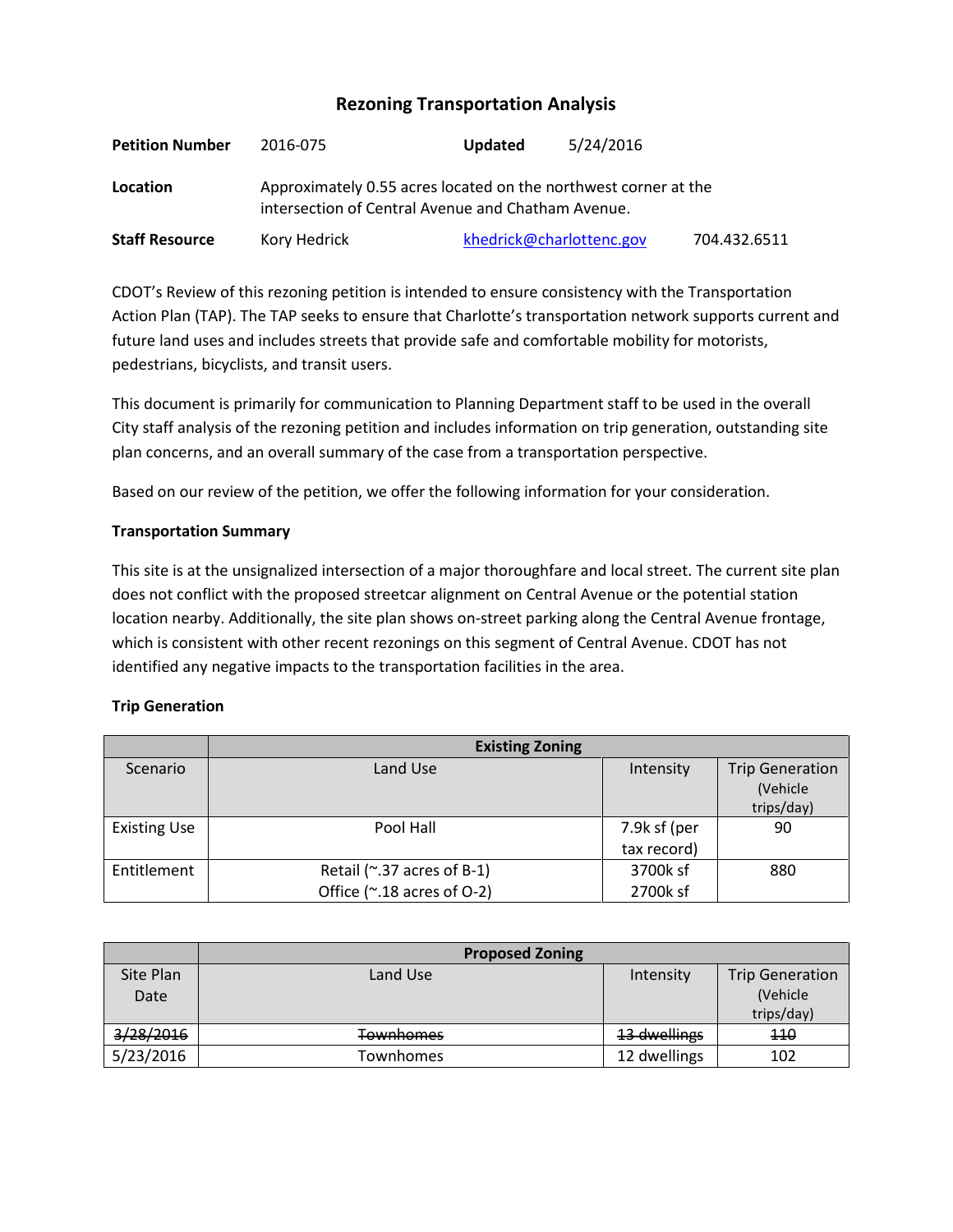## **Curbline**

The proposed zoning district has a setback measured from an existing or proposed future curbline. The location of the curbline is depicted correctly on the current site plan.

## **Resolved Issues**

1. CDOT requests that the petitioner construct on-street parking along the property frontage as generally depicted below. Based on our calculations we believe 3 parallel parking spaces can work here. This request is consistent with other rezoning requests in this area along Central Ave.



### **Outstanding Issues**

1. CDOT requests that the petitioner dedicate the future 40' of right of way from centerline (as drawn on the site plan) to the City of Charlotte prior to the first certificate of occupancy. Please add a note stating this.

### **Advisory Information**

The following are requirements of the developer that must be satisfied prior to driveway permit approval. We recommend that the petitioner reflect these on the rezoning plan as-appropriate.

- 1. According to the City of Charlotte's Driveway Regulations, CDOT has the authority to regulate/approve all private street/driveway and public street connections to the right-of-way of a street under the regulatory jurisdiction of the City of Charlotte.
- 2. Adequate sight triangles must be reserved at the existing/proposed street entrance(s). Two 35' x 35' sight triangles are required for the entrance(s) to meet requirements. All proposed trees, berms, walls, fences, and/or identification signs must not interfere with sight distance at the entrance(s). Such items should be identified on the site plan.
- 3. The proposed driveway connection(s) will require a driveway permit(s) to be submitted to CDOT for review and approval. The exact driveway location(s) and type/width of the driveway(s) will be determined by CDOT during the driveway permit process. The locations of the driveway(s) shown on